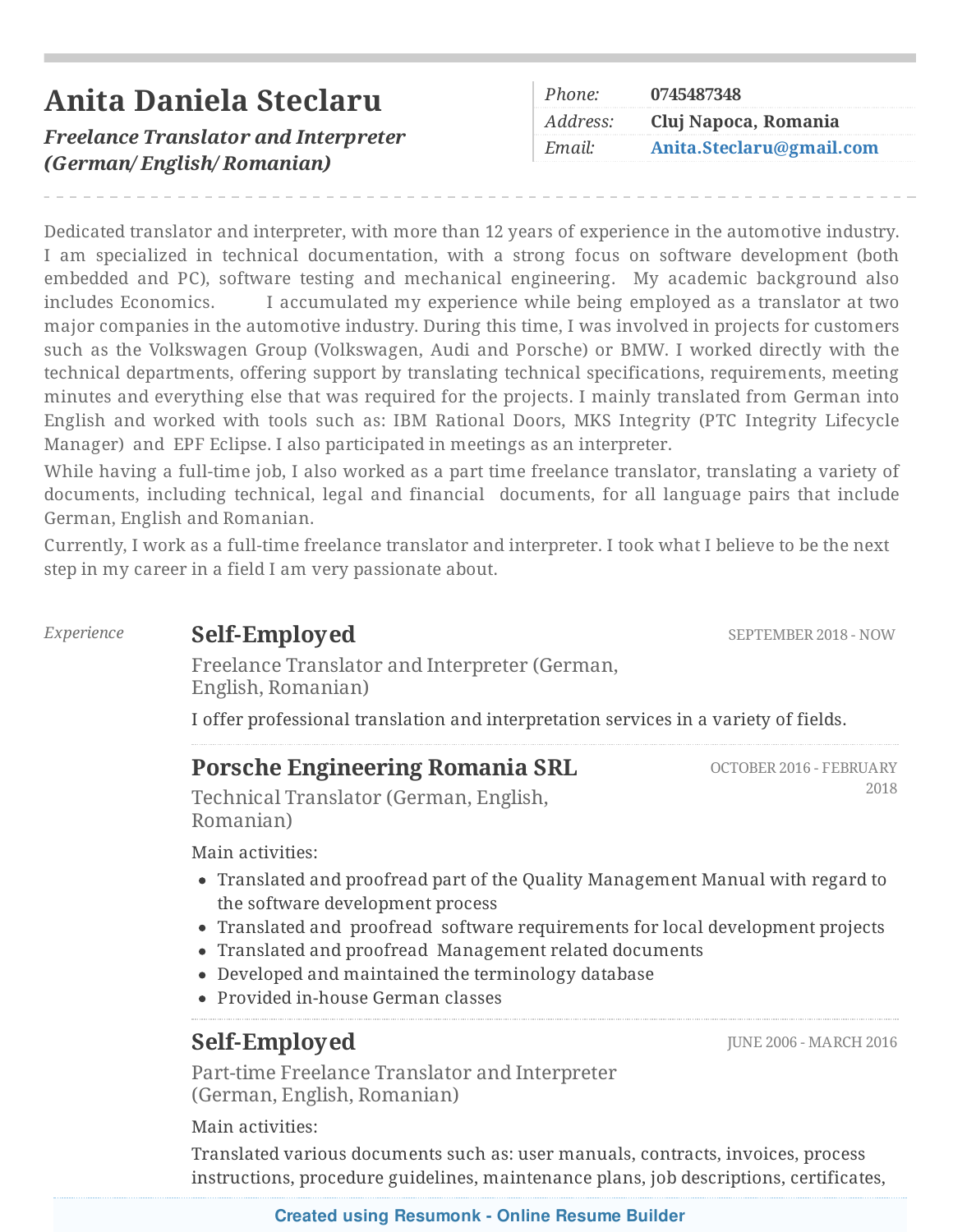#### **Continental Automotive Systems SRL**

Technical Translator (German, English, Romanian)

Main activities:

- Translated and proofread documentation from technical fields such as software development, software testing, mechanical design engineering
- Participated in the development and maintenance of the terminology database
- Provided interpretation services during meetings, when necessary
- Offered support to internship students

### **Continental Automotive Systems SRL**

Buyer for Non-production Material

Main activities and responsibilities:

- Creating and transmitting of purchase orders
- Developing a local supplier database
- Negotiating prices and frame conditions with suppliers
- Establishing purchasing standard terms
- Editing contracts
- Maintaining good communication to suppliers and internal customers
- Making use of all the known languages because of the worldwide supplier database

# **Continental Automotive Systems SRL**

Master Data Center Administrator

Main activities and responsibilities:

- Maintaining the central customer and supplier master data base in SAP, for Continental
- worldwide.
- Creating new accounts for customers and suppliers
- Modifying or deleting already existing accounts of customers and suppliers
- Maintaining good contacts to internal customers

# *Education* **Lucian Blaga University, Faculty of Economics**

Master's Degree in Strategies and Politics of Management and Marketing of a Company

### **Lucian Blaga University, Faculty of Letters and Arts**

Bachelor's Degree in German and English Philology

**Created using [Resumonk](https://www.resumonk.com) - Online Resume Builder**

JULY 2013 - SEPTEMBER 2016

JUNE 2007 - NOVEMBER 2011

2001 - 2005

SEPTEMBER 2005 - JUNE 2007

2006 - 2008